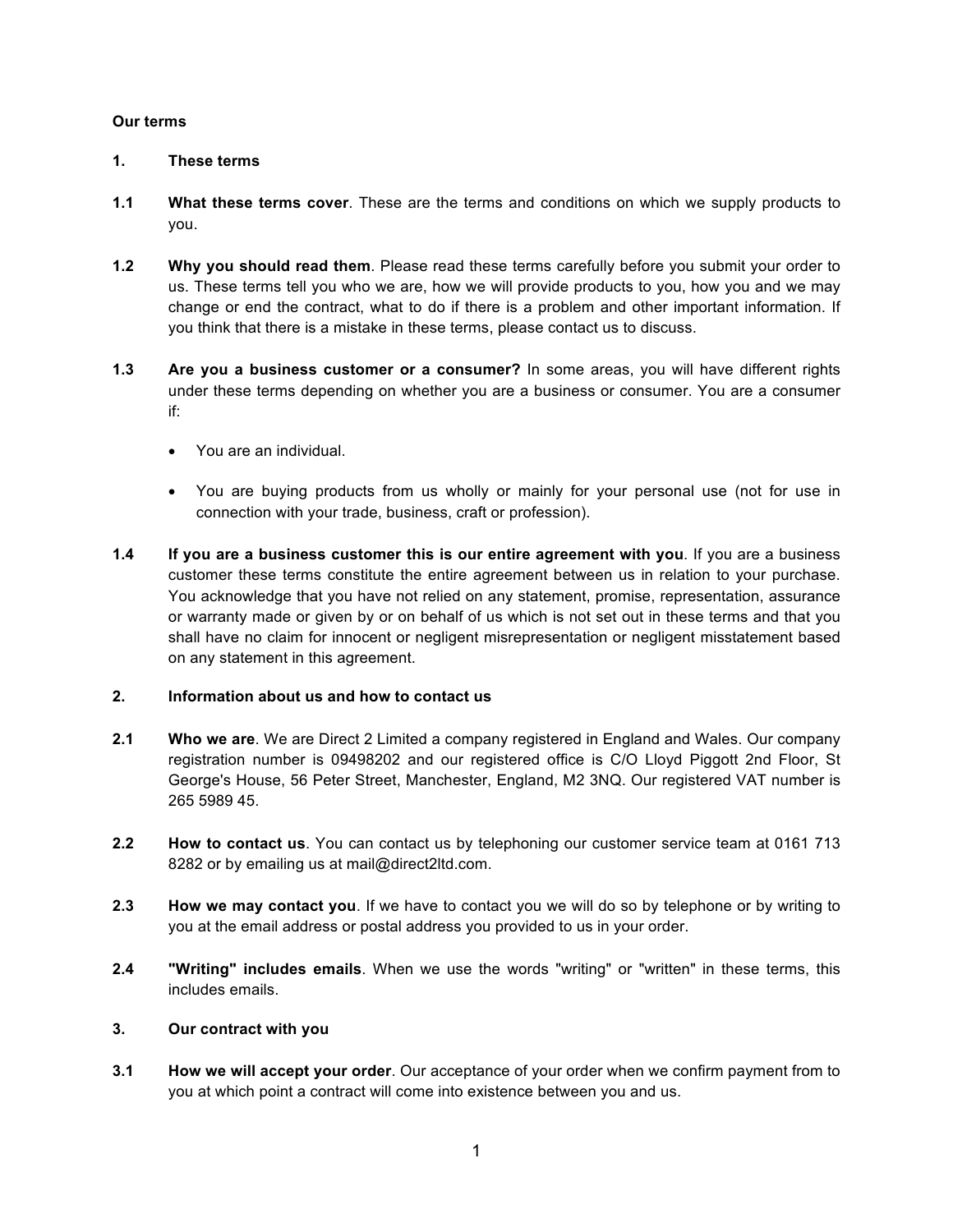- **3.2 If we cannot accept your order**. If we are unable to accept your order, we will inform you of this and will not charge you for the product. This might be because the product is out of stock, because of unexpected limits on our resources which we could not reasonably plan for because we have identified an error in the price or description of the product or because we are unable to meet a delivery deadline you have specified.
- **3.3 Your quote number**. We will assign a quote number to you when we provide you with details of any quote. It will help us if you can tell us the order number whenever you contact us about your order.
- **3.4 We only sell to the UK**. Unfortunately, we do not accept orders from addresses outside the UK.

## **4. Our products**

- **4.1 Products may vary slightly from their pictures**. The images of the products on our website are for illustrative purposes only.
- 4.2 **Making sure your measurements are accurate**. If products are being made to measurements you have provided you are responsible for ensuring that these measurements are correct. We will not be held responsible for any miscalculations or incorrect measurements provided by you in any circumstances.

## **5. Your rights to make changes**

If you wish to make a change to the product you have ordered please contact us. We will let you know if the change is possible. If it is possible we will let you know about any changes to the price of the product, the timing of supply or anything else which would be necessary as a result of your requested change and ask you to confirm whether you wish to go ahead with the change.

## **6. Our rights to make changes**

- **6.1 Minor changes to the products**. We may change the product:
	- (a) to reflect changes in relevant laws and regulatory requirements; and
	- (b) to implement minor technical adjustments and improvements.

#### **7. Providing the products**

- **7.1 Delivery costs**. The costs of delivery will be outlined in the quotation we provide to you.
- **7.2 When will the suppliers provide the products**. The products are delivered directly from the supplier so delivery times will inevitably vary. During the order process we will let you know when we expect that the suppliers to provide the products to you. Information regarding product availability dates are estimates based on information from our suppliers, these dates can be liable to change and should be taken as only a guide. If you require an item by a specific date, it is best to contact us to ensure that your required item will be available by the date needed.
- **7.3 We are not responsible for delays outside our control**. If supply of the products is delayed by an event outside the supplier's control then we will contact you as soon as possible to let you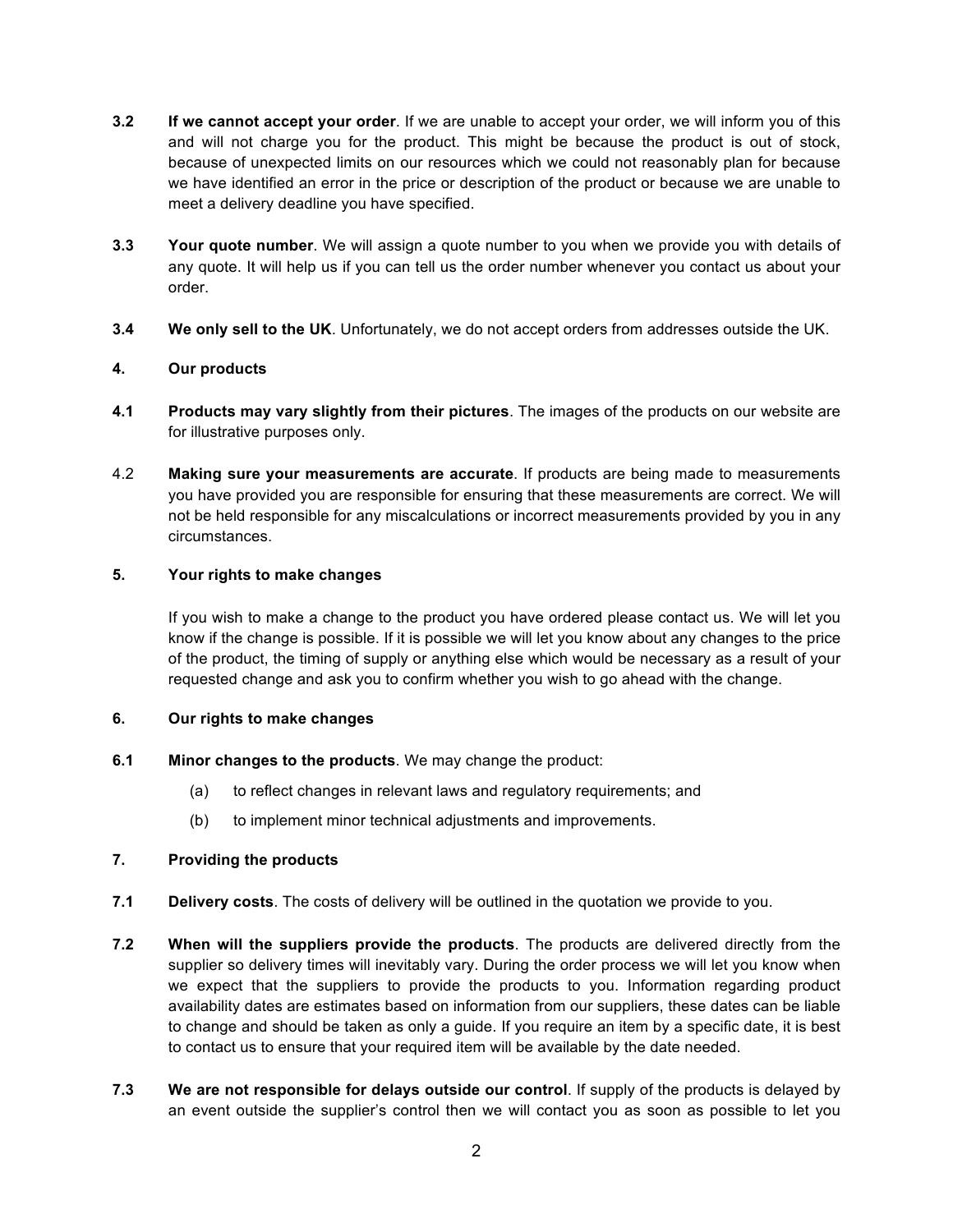know and we will take steps to minimise the effect of the delay. Provided we do this we will not be liable for delays caused by the event.

- **7.4 If you are not at home when the product is delivered**. If no one is available at your address to take delivery we may leave you a note informing you of how to rearrange delivery or collect the products from a local depot. Additional charges may by charged by the supplier for any failed or rearranged delivery.
- **7.5 If you do not re-arrange delivery**. If after a failed delivery to you, you do not re-arrange delivery or collect them from a delivery depot (were the supplier offers this option) the supplier will contact you for further instructions and may charge you for storage costs and any further delivery costs. If, despite the supplier's reasonable efforts, it is unable to contact you or re-arrange delivery or collection we may end the contract and clause 10.2 will apply.
- **7.6 When you become responsible for the goods**. A product which is goods will be your responsibility from the time we deliver the product to the address you gave us or you or a carrier organised by you collect it from us.
- **7.7 When you own goods**. You own a product which is goods once we have received payment in full.
- **7.8 What will happen if you do not give required information to us**. We may need certain information from you so that we can supply the products to you, for example, measurements. If so, this will have been stated in the description of the products on your quote. We will contact you in writing to ask for this information. If you do not give us this information within a reasonable time of us asking for it, or if you give us incomplete or incorrect information, we may either end the contract (and clause 10.2 will apply) or make an additional charge of a reasonable sum to compensate us for any extra work that is required as a result. We will not be responsible for supplying the products late or not supplying any part of them if this is caused by you not giving us the information we need within a reasonable time of us asking for it.
- **7.9 Reasons we may suspend the supply of products to you**. We may have to suspend the supply of a product to:
	- (a) deal with technical problems or make minor technical changes;
	- (b) update the product to reflect changes in relevant laws and regulatory requirements;
	- (c) make changes to the product as requested by you or notified by us to you (see clause 6.).
- **7.10 Your rights if we suspend the supply of products**. We will contact you in advance to tell you we will be suspending supply of the product, unless the problem is urgent or an emergency. You may contact us to end the contract for a product if we suspend it, or tell you we are going to suspend it, in each case for a period of more than 3 months and we will refund any sums you have paid in advance for the product in respect of the period after you end the contract.
- **7.11 We may also suspend supply of the products if you do not pay**. If you do not pay us for the products when you are supposed to (see clause 14.4) and you still do not make payment within 7 days of us reminding you that payment is due, we may suspend supply of the products until you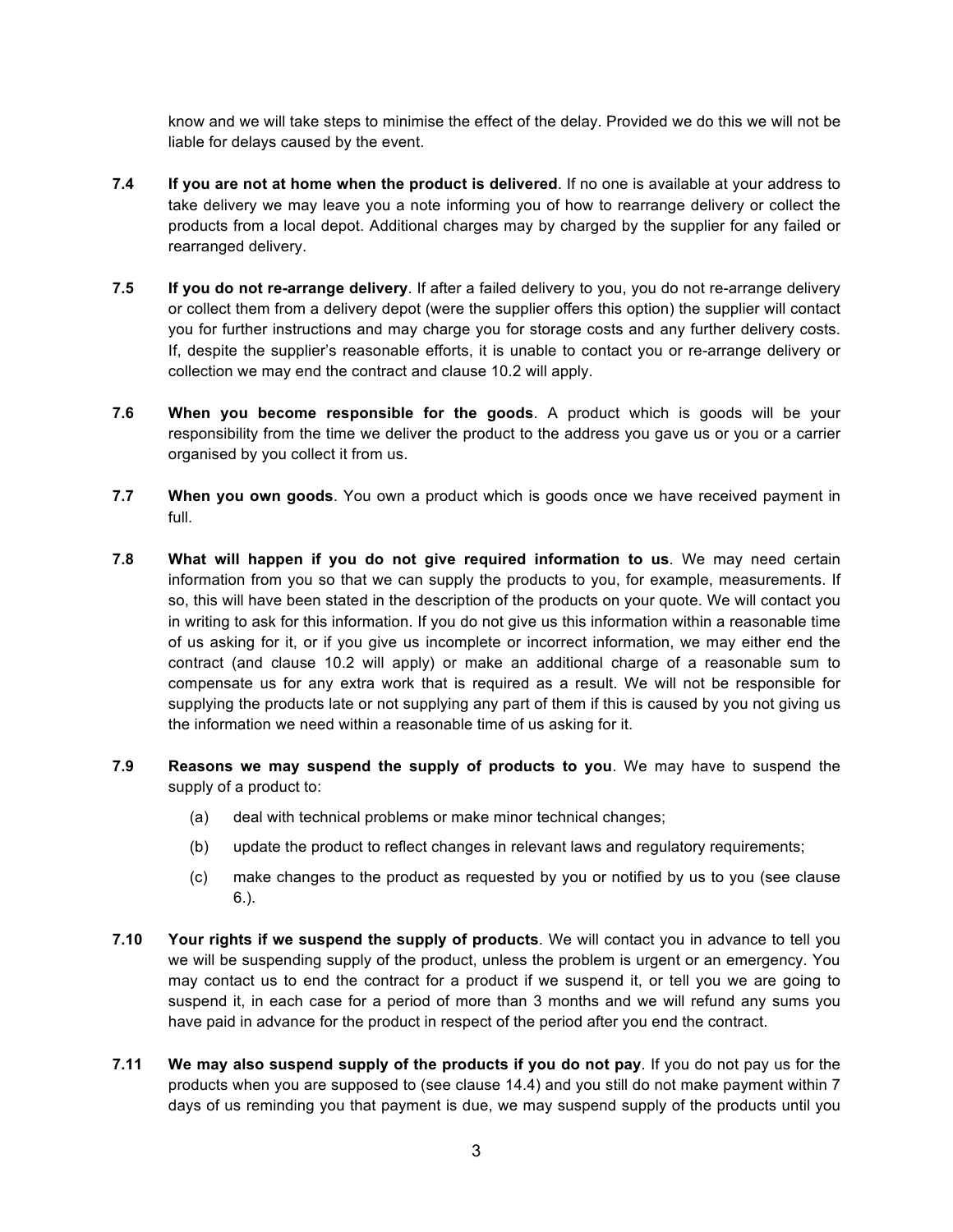have paid us the outstanding amounts. We will contact you to tell you we are suspending supply of the products. We will not suspend the products where you dispute the unpaid invoice (see clause 14.6). We will not charge you for the products during the period for which they are suspended. As well as suspending the products we can also charge you interest on your overdue payments (see clause **Error! Reference source not found.**).

## **8. Your rights to end the contract**

- **8.1 You can always end your contract with us**. Your rights when you end the contract will depend on what you have bought, whether there is anything wrong with it, how we are performing, when you decide to end the contract and whether you are a consumer or business customer:
	- **(a) If what you have bought is faulty or misdescribed you may have a legal right to end the contract** (or to get the product repaired or replaced or a service re-performed or to get some or all of your money back), **see** clause 12. if you are a consumer and clause 13. if you are a business;
	- **(b) If you want to end the contract because of something we have done or have told you we are going to do, see** clause 8.2;
	- **(c) If you are a consumer and have just changed your mind about the product, see**  clause 8.3. You may be able to get a refund if you are within the cooling-off period, but this may be subject to deductions and you will have to pay the costs of return of any goods;
	- **(d) In all other cases (if we are not at fault and you are not a consumer exercising your right to change your mind), see** clause 8.6.
- **8.2 Ending the contract because of something we have done or are going to do**. If you are ending a contract for a reason set out at (a) to (e) below the contract will end immediately and we will refund you in full for any products which have not been provided and you may also be entitled to compensation. The reasons are:
	- (a) we have told you about an upcoming change to the product or these terms which you do not agree to (see clause **Error! Reference source not found.**);
	- (b) we have told you about an error in the price or description of the product you have ordered and you do not wish to proceed;
	- (c) (except where the products are bespoke manufactured products) there is a risk that supply of the products may be significantly delayed because of events outside our control;
	- (d) we have suspended supply of the products for technical reasons, or notify you we are going to suspend them for technical reasons, in each case for a period of more than 3 months; or
	- (e) if you are a non-business consumer you have a legal right to end the contract because of something we have done wrong which include your statutory rights to terminate .
- 8.3 **Exercising your right to change your mind if you are a consumer (Consumer Contracts Regulations 2013)**. If you are a consumer then for most products bought online you have a legal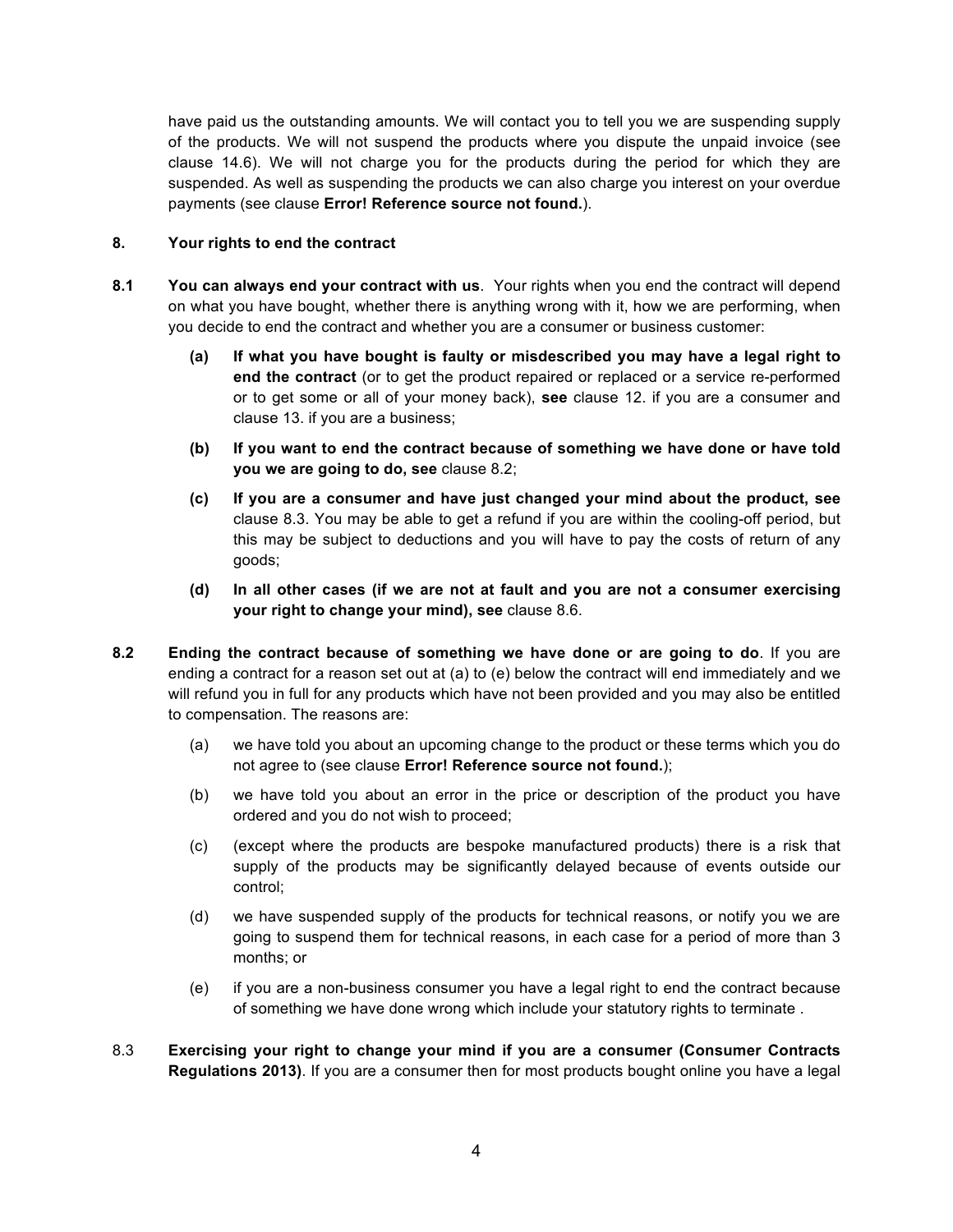right to change your mind within 14 days and receive a refund. These rights, under the Consumer Contracts Regulations 2013, are explained in more detail in these terms.

- **8.4 When business and non-business consumers do not have a right to change their minds**. Your right as a business and non-business consumer to change your mind does not apply in respect of:
	- (a) any products that are made specifically to order; and
	- (b) any products which become mixed inseparably with other items after their delivery.
- **8.5 How long do consumers have to change their minds?** If you are a consumer how long you have to change your mind depends on what you have ordered and how it is delivered.
	- **(a) Have you bought goods?**, if so you have 14 days after the day you (or someone you nominate) receives the goods, **unless**:
		- **(i) Your goods are split into several deliveries over different days**. In this case you have until 14 days after the day you (or someone you nominate) receives the last delivery.
		- **(ii) Your goods are for regular delivery over a set period.** In this case you have until 14 days after the day you (or someone you nominate) receives the first delivery of the goods.
- **8.6 Ending the contract where we are not at fault and there is no right to change your mind**. Even if we are not at fault and you are not a consumer who has a right to change their mind (see clause 8.1), you can still end the contract before it is completed, but you may have to pay us compensation. A contract for goods is completed when the product is delivered and paid for. If you want to end a contract before it is completed where we are not at fault and you are not a consumer who has changed their mind, just contact us to let us know. The contract will end immediately and we will refund any sums paid by you for products not provided but we may deduct from that refund (or, if you have not made an advance payment, charge you) reasonable compensation for the net costs we will incur as a result of your ending the contract**.**
- **9. How to end the contract with us (including if you are a consumer who has changed their mind)**
- **9.1 Tell us you want to end the contract**. To end the contract with us, please let us know by doing one of the following:
	- **(a) Phone or email**. Call customer services on 0161 713 8282; or
	- **(b) Email.** email us at mail@direct2ltd.com

Please provide your name, home address, details of the order and, where available, your phone number and email address

**9.2 Returning products after ending the contract**. If you end the contract for any reason after products have been dispatched to you or you have received them, you must return them directly to the supplier in accordance with their individuals return policy. If you are a consumer exercising your right to change your mind you must send off the goods within 14 days of telling us you wish to end the contract.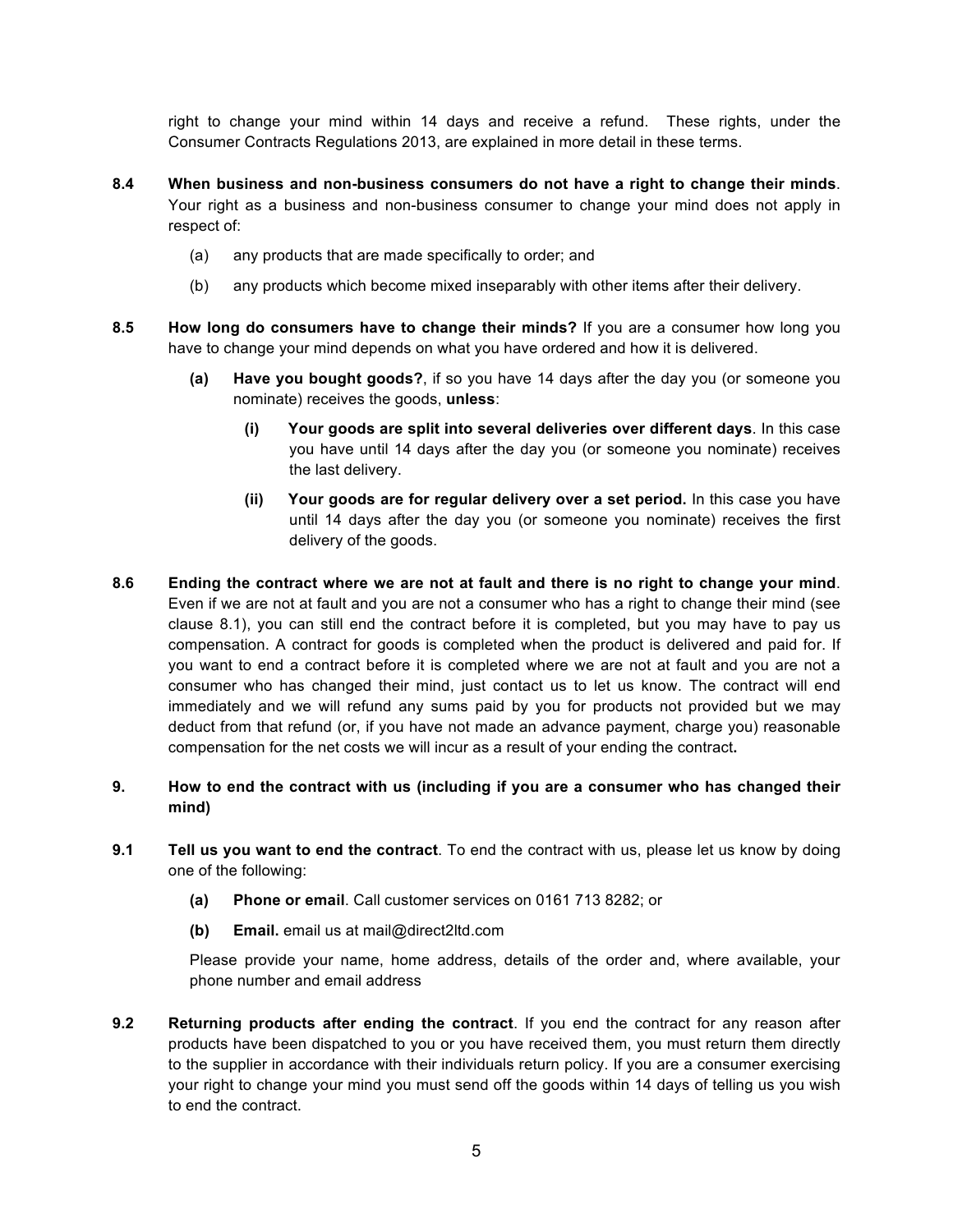- **9.3 When the supplier will pay the costs of return**. The supplier will pay the costs of return:
	- (a) if the products are faulty or misdescribed; or
	- (b) if you are ending the contract because we have told you of an upcoming change to the product or these terms, an error in pricing or description, a delay in delivery due to events outside our control or because you have a legal right to do so as a result of something we have done wrong.

In all other circumstances (including where you are a consumer exercising your right to change your mind) you must pay the costs of return.

- **9.4 What we charge for collection**. If you are responsible for the costs of return and the supplier is collecting the product from you, the supplier may charge you the cost to us of collection. It is your responsibility to check any such costs directly with the supplier as we will not be responsible for any collection or associated charges.
- **9.5 How we will refund you**. If you are entitled to a refund under these terms we will refund you the price you paid for the products including delivery costs (where applicable), by the method you used for payment. However, we may make deductions from the price, as described below.
- 9.6 **When we may make deduction from refunds if you are a consumer exercising your right to change your mind**. If you are exercising your right to change your mind we may reduce your refund of the price (excluding delivery costs) to reflect any reduction in the value of the goods, if this has been caused by your handling them in a way which would not be permitted in a shop. If we refund you the price paid before we are able to inspect the goods and later discover you have handled them in an unacceptable way, you must pay us an appropriate amount.
- **9.7 When your refund will be made**. We will make any refunds due to you as soon as possible. If you are a consumer exercising your right to change your mind then:
	- (a) If the products are goods and we have not offered to collect them, your refund will be made within 14 days from the day on which we receive the product back from you or, if earlier, the day on which you provide us with evidence that you have sent the product back to us. For information about how to return a product to us, see clause 9.2.
	- (b) In all other cases, your refund will be made within 14 days of your telling us you have changed your mind

## **10. Our rights to end the contract**

- **10.1 We may end the contract if you break it**. We may end the contract for a product at any time by writing to you if:
	- (a) you do not make any payment to us when it is due and you still do not make payment within 7 days of us reminding you that payment is due;
	- (b) you do not, within a reasonable time of us asking for it, provide us with information that is necessary for us to provide the products, for example, measurements; or
	- (c) you do not, within a reasonable time, allow us to deliver the products to you or collect them from us.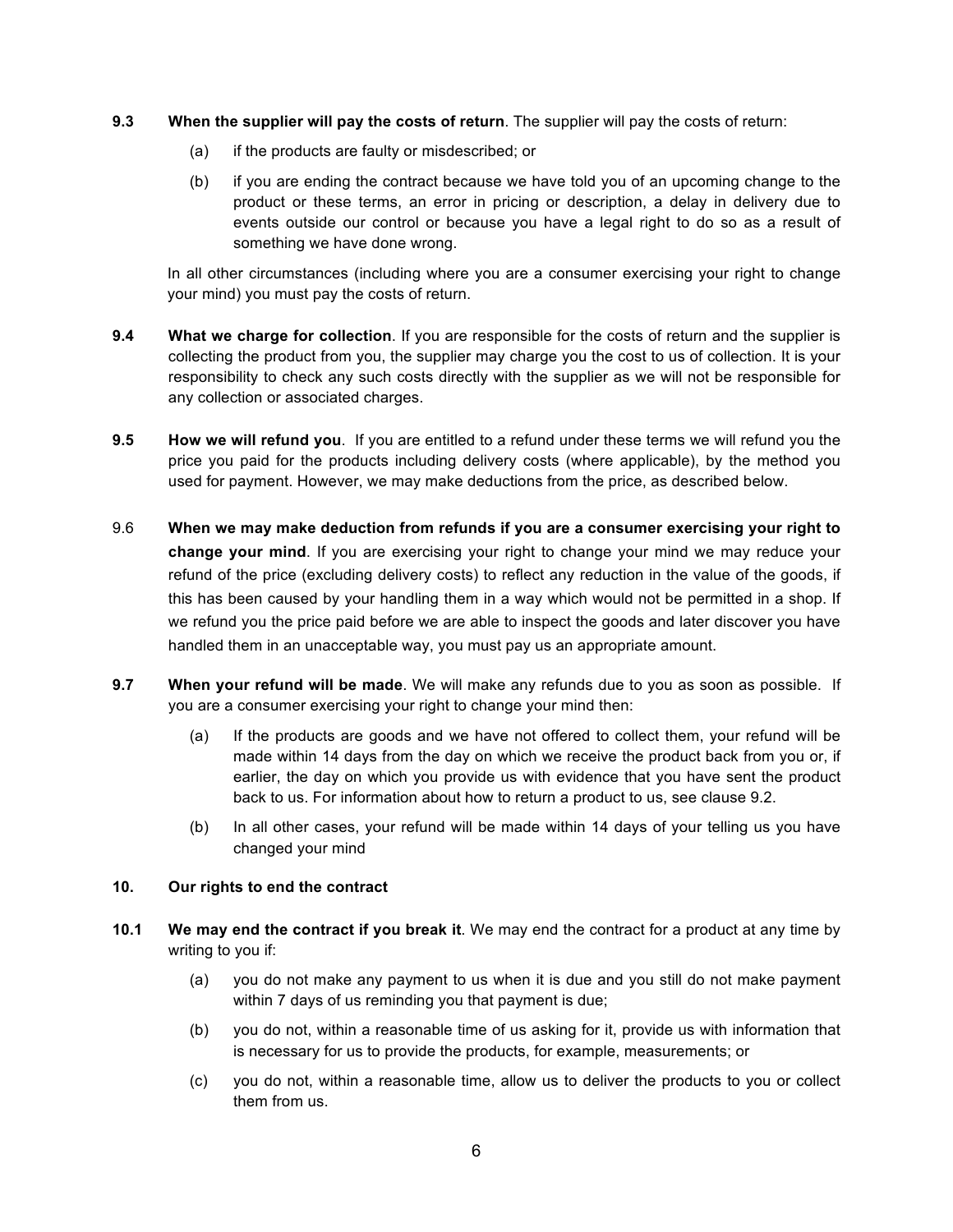- **10.2 You must compensate us if you break the contract**. If we end the contract in the situations set out in clause 10.1 we will refund any money you have paid in advance for products we have not provided but we may deduct or charge you reasonable compensation for the net costs we will incur as a result of your breaking the contract**.**
- 10.3 **We may withdraw the product**. We may write to you to let you know that we are going to stop providing the product. We will let you know at least 3 days in advance of our stopping the supply of the product and will refund any sums you have paid in advance for products which will not be provided.

## **11. If there is a problem with the product**

**How to tell us about problems**. If you have any questions or complaints about the product, please contact us. You can telephone our customer service team at 0161 713 8282 or write to us at mail@direct2ltd.com

#### **12. Your rights in respect of defective products if you are a consumer**

- 12.1 If you are a consumer we are under a legal duty to supply products that are in conformity with this contract. Nothing in these terms will affect your legal rights.
- **12.2 Your obligation to return rejected products**. If you wish to exercise your legal rights to reject products you must either return them in person to where you bought them, post them back to us or (if they are not suitable for posting) allow us to collect them from you. We will pay the costs of postage or collection. Please call customer services on 0161 713 8282 or email us at mail@direct2ltd.com for a return label or to arrange collection. Our returns department works in conjunction with our manufacturers, our manufacturers want to be informed of any products deemed to be faulty; therefore all items returned as faulty will be returned to the manufacturer for examination. Once the manufacturer and our returns department have agreed that the product is faulty, then the item can be replaced or credited. We will endeavour to process this as quickly as possible subject to the manufacturer's timescales. However, if the item is deemed to be defective, due to your handling or fair wear and tear, then the item will be returned to you and no replacement or refund issued

## **13. Your rights in respect of defective products if you are a business**

- 13.1 If you are a business customer we warrant that on delivery any products which are goods shall:
	- (a) Conform in all material respects with their description and any relevant specification; and
	- (b) be free from material defects in design, material and workmanship.
- 13.2 Subject to clause 13.3, if:
	- (a) you give us notice in writing within a reasonable time of discovery that a product does not comply with the warranty set out in clause 13.1;
	- (b) we are given a reasonable opportunity of examining such product; and
	- (c) you return such product to us at our cost,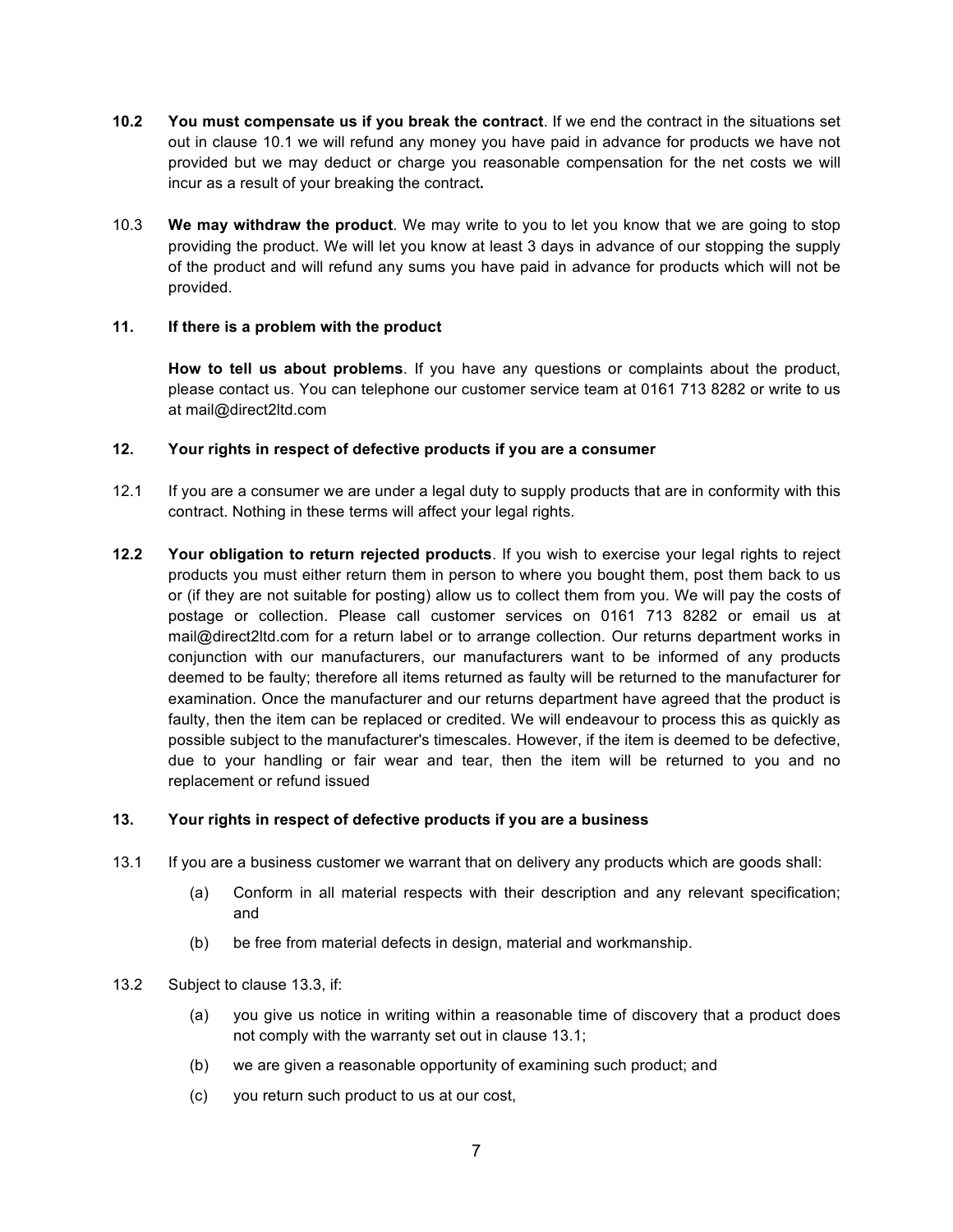we shall, at our option in conjunction with the manufacturer, repair or replace the defective product, or refund the price of the defective product in full.

- 13.3 We will not be liable for a product's failure to comply with the warranty in clause 13.1 if:
	- (a) you make any further use of such product after giving a notice in accordance with clause 13.2(a);
	- (b) the defect arises because you failed to follow our oral or written instructions as to the storage, installation, commissioning, use or maintenance of the product or (if there are none) good trade practice;
	- (c) the defect arises as a result of us following any drawing, design or specification supplied by the Customer;
	- (d) you alter or repair the product without our written consent; or
	- (e) the defect arises as a result of fair wear and tear, wilful damage, negligence, or abnormal working conditions.
- 13.4 Except as provided in this clause 13. we shall have no liability to you in respect of a product's failure to comply with the warranty set out in clause 13.1.
- 13.5 These terms shall apply to any repaired or replacement products supplied by us under clause 13.2.

### **14. Price and payment**

- **14.1 Where to find the price for the product**. The price of the product (which includes VAT) will be the price indicated on the order pages or communicated to you when you placed your order. We take all reasonable care that the price of the product advised to you is correct. However please see clause 14.3 for what happens if we discover an error in the price of the product you order.
- **14.2 We will pass on changes in the rate of VAT**. If the rate of VAT changes between your order date and the date we supply the product, we will adjust the rate of VAT that you pay, unless you have already paid for the product in full before the change in the rate of VAT takes effect.
- **14.3 What happens if we got the price wrong**. It is always possible that, despite our best efforts, some of the products may be incorrectly priced. We will normally check prices before accepting your order so that, where the product's correct price at your order date is less than our stated price at your order date, we will charge the lower amount. If the product's correct price at your order date is higher than the price stated to you, we will contact you for your instructions before we accept your order. If we accept and process your order where a pricing error is obvious and unmistakeable and could reasonably have been recognised by you as a mispricing, we may end the contract, refund you any sums you have paid and require the return of any goods provided to you.
- 14.4 **When you must pay and how you must pay**. We accept payment via STRIPE, BACS or debit card over the telephone. You must pay for the products before we dispatch them.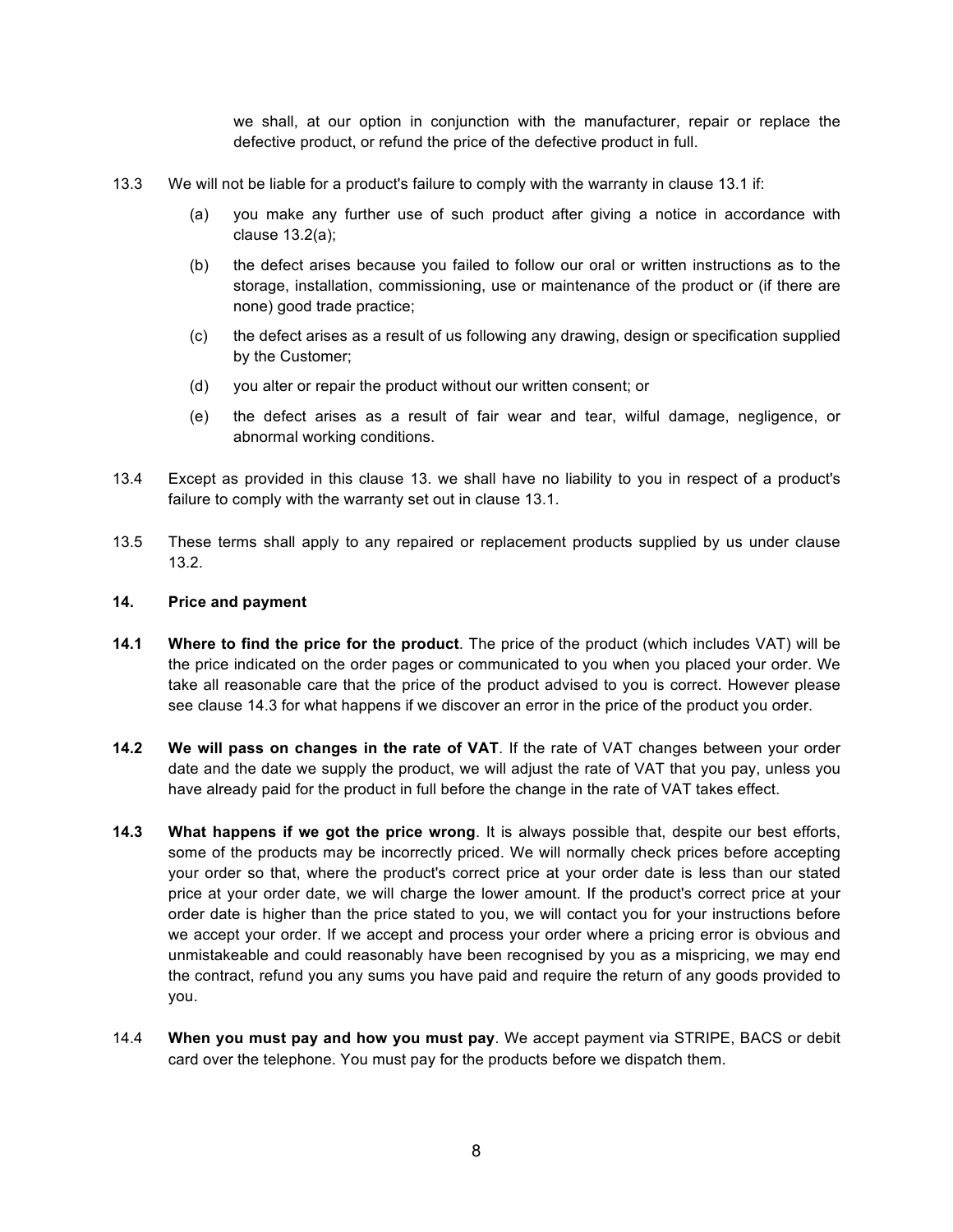- **14.5 Our right of set-off if you are a business customer**. If you are a business customer you must pay all amounts due to us under these terms in full without any set-off, counterclaim, deduction or withholding (other than any deduction or withholding of tax as required by law).
- **14.6 What to do if you think an invoice is wrong**. If you think an invoice is wrong please contact us promptly to let us know. You will not have to pay any interest until the dispute is resolved. Once the dispute is resolved we will charge you interest on correctly invoiced sums from the original due date.

## **15. Our responsibility for loss or damage suffered by you if you are a consumer**

- **15.1 We are responsible to you for foreseeable loss and damage caused by us**. If we fail to comply with these terms, we are responsible for loss or damage you suffer that is a foreseeable result of our breaking this contract or our failing to use reasonable care and skill, but we are not responsible for any loss or damage that is not foreseeable. Loss or damage is foreseeable if either it is obvious that it will happen or if, at the time the contract was made, both we and you knew it might happen, for example, if you discussed it with us during the sales process.
- **15.2 We do not exclude or limit in any way our liability to you where it would be unlawful to do so**. This includes liability for death or personal injury caused by our negligence or the negligence of our employees, agents or subcontractors; for fraud or fraudulent misrepresentation; for breach of your legal rights in relation to the products including the right to receive products which are: as described and match information we provided to you and any sample or model seen or examined by you; of satisfactory quality; fit for any particular purpose made known to us and for defective products under the Consumer Protection Act 1987
- **15.3 We are not liable for business losses**. If you are a consumer we only supply the products for to you for domestic and private use. If you use the products for any commercial, business or re-sale purpose our liability to you will be limited as set out in clause 16.

## **16. Our responsibility for loss or damage suffered by you if you are a business**

- 16.1 Nothing in these terms shall limit or exclude our liability for:
	- (a) death or personal injury caused by our negligence, or the negligence of our employees, agents or subcontractors (as applicable);
	- (b) fraud or fraudulent misrepresentation;
	- (c) breach of the terms implied by section 12 of the Sale of Goods Act 1979 or section 2 of the Supply of Goods and Services Act 1982;
	- (d) defective products under the Consumer Protection Act 1987; or
	- (e) any matter in respect of which it would be unlawful for us to exclude or restrict liability.
- 16.2 All terms implied by sections 13 to 15 of the Sale of Goods Act 1979 and sections 3 to 5 of the Supply of Goods and Services Act 1982 are excluded.
- 16.3 Subject to clause 16.1: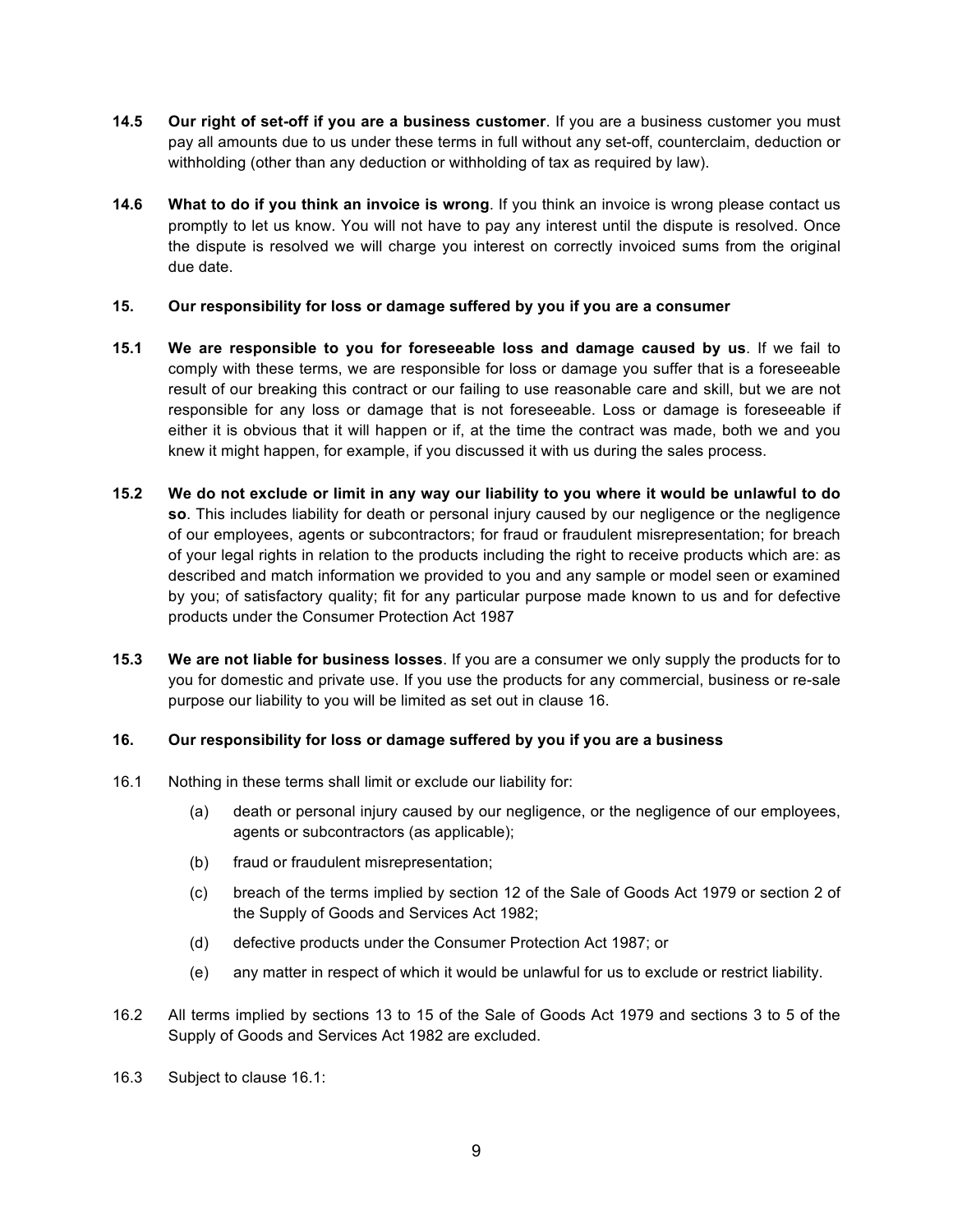- (a) we shall not be liable to you, whether in contract, tort (including negligence), breach of statutory duty, or otherwise, for any loss of profit, or any indirect or consequential loss arising under or in connection with any contract between us; and
- (b) our total liability to you for all other losses arising under or in connection with any contract between us, whether in contract, tort (including negligence), breach of statutory duty, or otherwise, shall be limited 100% of the total sums paid by you for products under such contract.

### **17. How we may use your personal information**

- **17.1 How we will use your personal information**. We will use the personal information you provide to us:
	- (a) to supply the products to you;
	- (b) to process your payment for the products; and
	- (c) if you agreed to this during the order process, to give you information about similar products that we provide, but you may stop receiving this at any time by contacting us.
- 17.2 **We may pass your personal information to credit reference agencies**. Where we extend credit to you for the products we may pass your personal information to credit reference agencies and they may keep a record of any search that they do.
- **17.3 We will only give your personal information to third parties where the law either requires or allows us to do so**.

## **18. Other important terms**

- **18.1 We may transfer this agreement to someone else**. We may transfer our rights and obligations under these terms to another organisation. We will contact you to let you know if we plan to do this.
- **18.2 Nobody else has any rights under this contract (except someone you pass your guarantee on to**). This contract is between you and us. No other person shall have any rights to enforce any of its terms.
- **18.3 If a court finds part of this contract illegal, the rest will continue in force**. Each of the paragraphs of these terms operates separately. If any court or relevant authority decides that any of them are unlawful, the remaining paragraphs will remain in full force and effect.
- **18.4 Even if we delay in enforcing this contract, we can still enforce it later**. If we do not insist immediately that you do anything you are required to do under these terms, or if we delay in taking steps against you in respect of your breaking this contract, that will not mean that you do not have to do those things and it will not prevent us taking steps against you at a later date. For example, if you miss a payment and we do not chase you but we continue to provide the products, we can still require you to make the payment at a later date.
- **18.5 Which laws apply to this contract and where you may bring legal proceedings if you are a consumer**. These terms are governed by English law and you can bring legal proceedings in